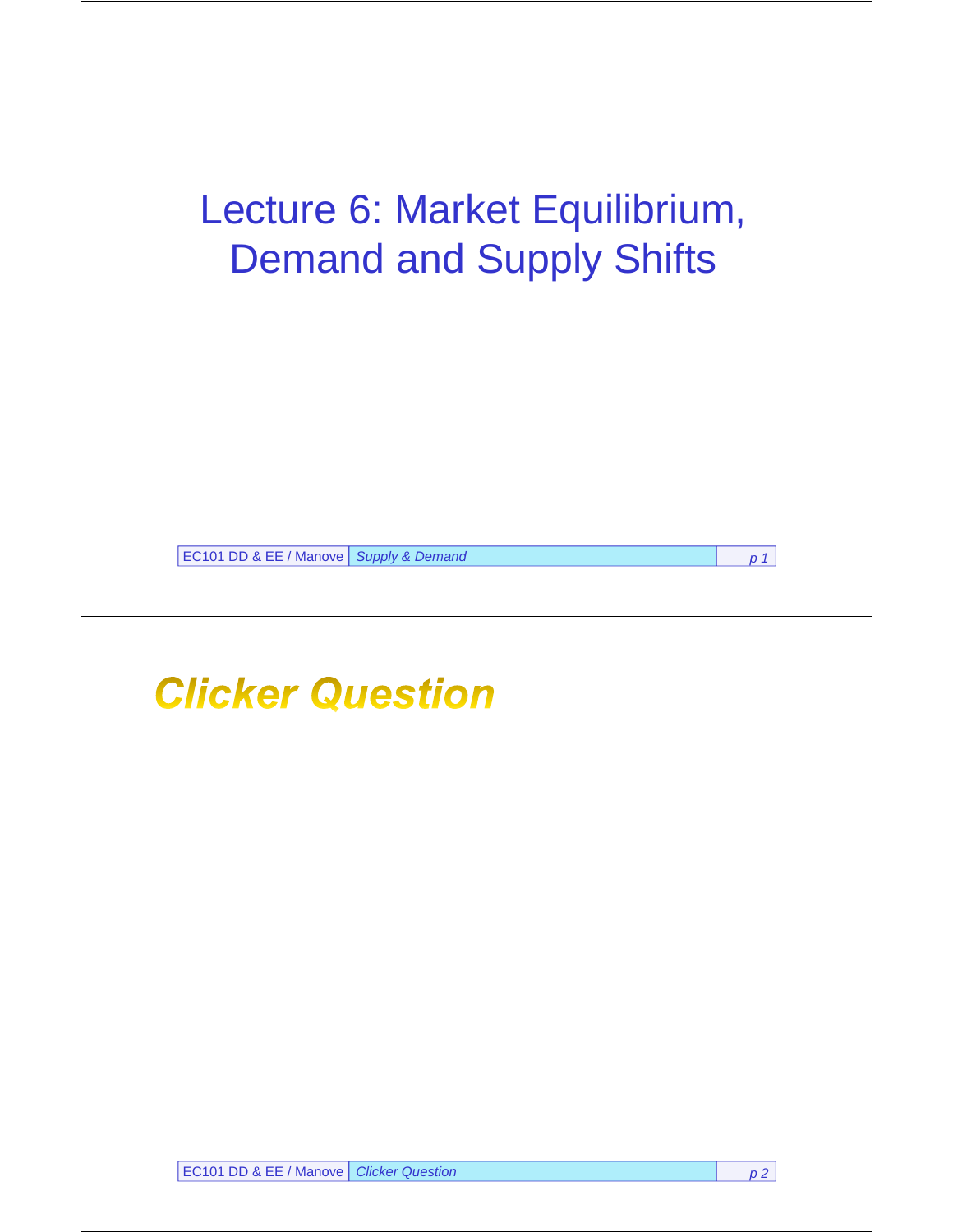

 $\blacksquare$  In the market for milk described previously, market supply and demand are as follows.

| <b>Price</b><br>( \$) | <b>Market</b><br><b>Supply</b><br>(Qts/day) | <b>Market</b><br><b>Demand</b><br>(Qts/day) |
|-----------------------|---------------------------------------------|---------------------------------------------|
| 0.20                  | 300                                         | 3200                                        |
| 0.40                  | 600                                         | 2000                                        |
| 0.60                  | 1200                                        | 1200                                        |
| 0.80                  | 1800                                        | 600                                         |
| 1.00                  | 2400                                        | 200                                         |
| 1.20                  | 3600                                        | 100                                         |

The market equilibrium is described by a  $\frac{1}{\sqrt{1-\frac{1}{n}}}$ price and a traded quantity of **wite 20** quarts.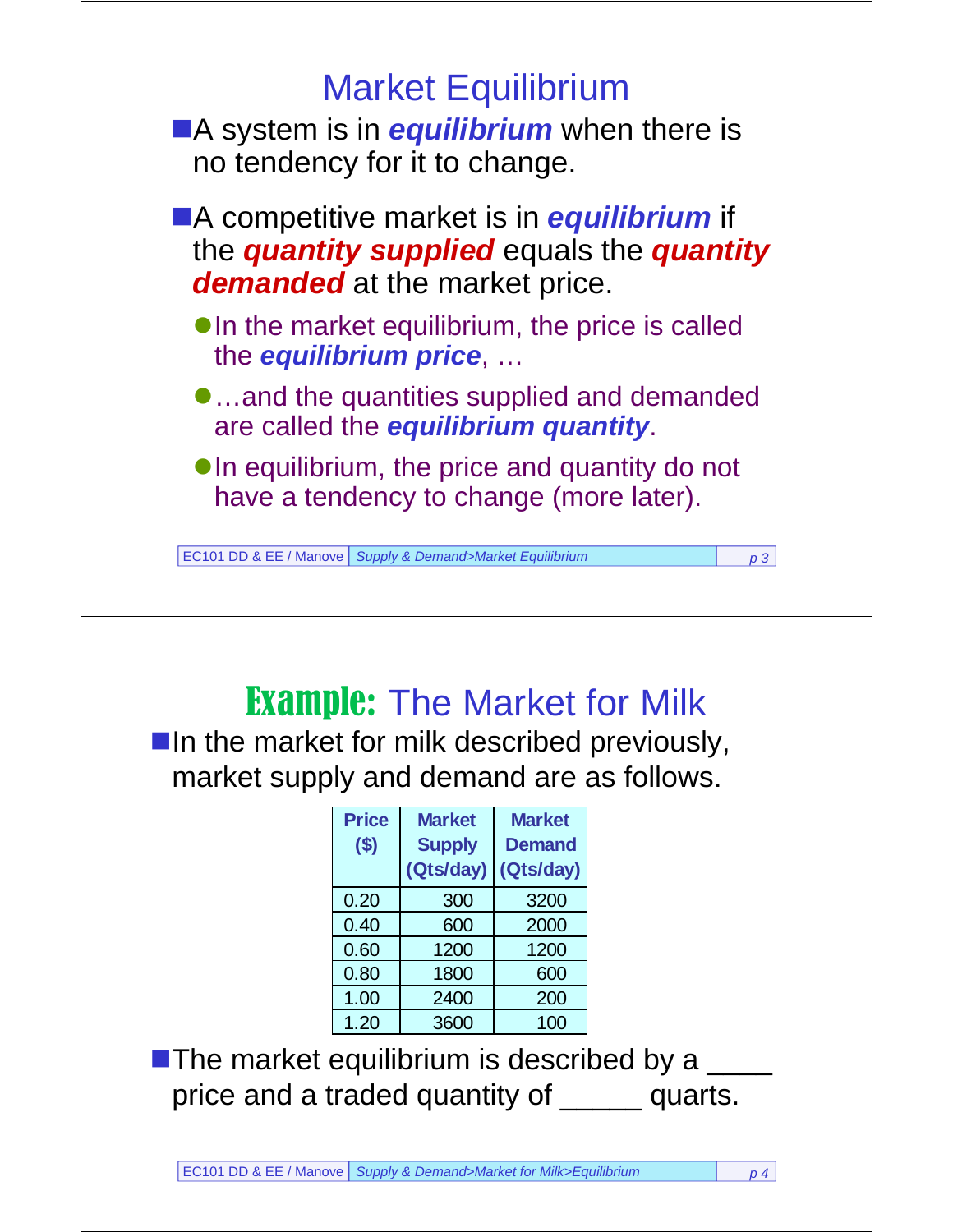### Equilibrium in the Market for Milk on a Graph



### Movement towards Market Equilibrium

#### **If the price is above the equilibrium price,**

there will be *excess supply*,

● sellers cannot sell as much as they want,

so they will tend to offer buyers a lower price.

**Therefore, the price will tend to move** downwards towards the equilibrium price.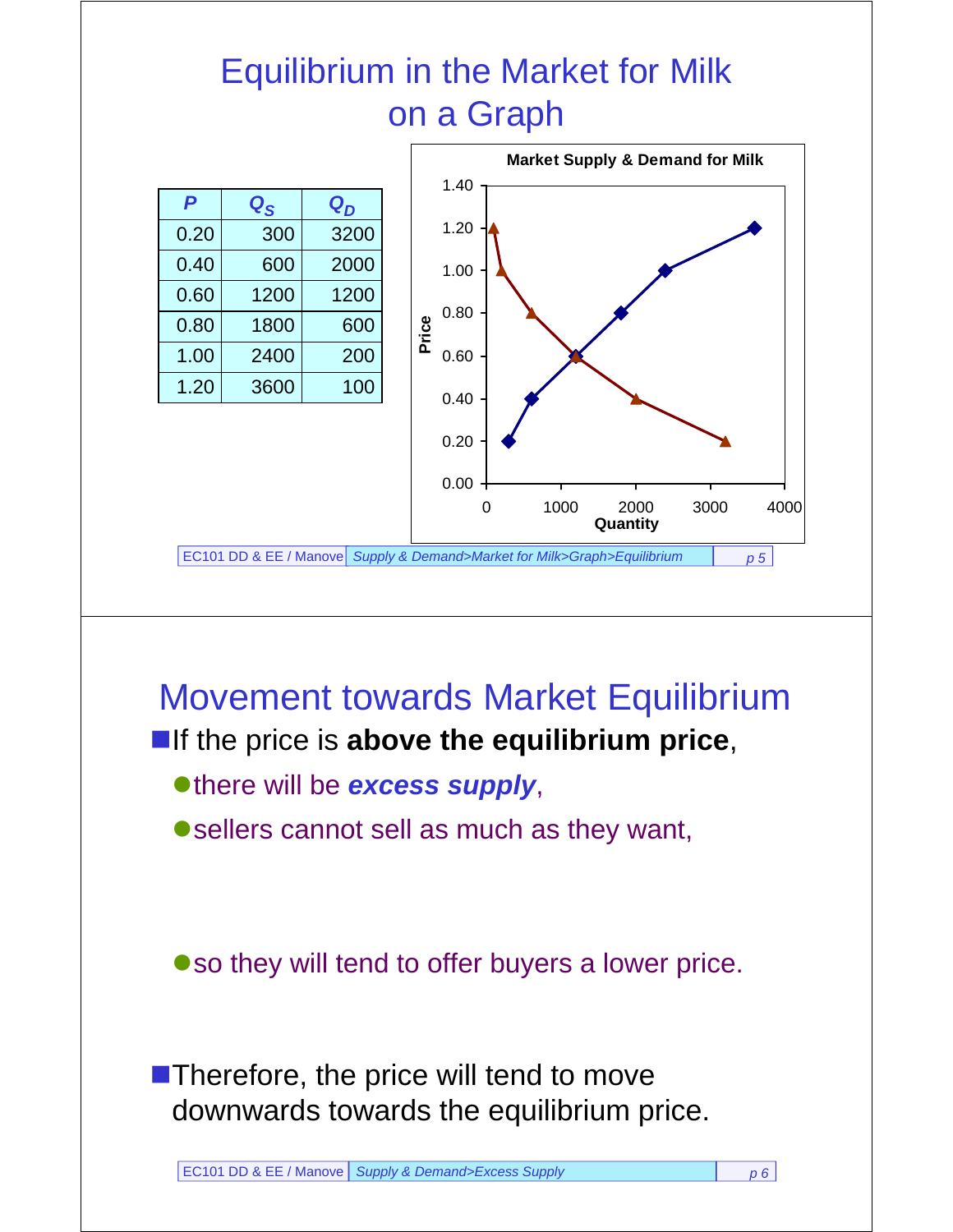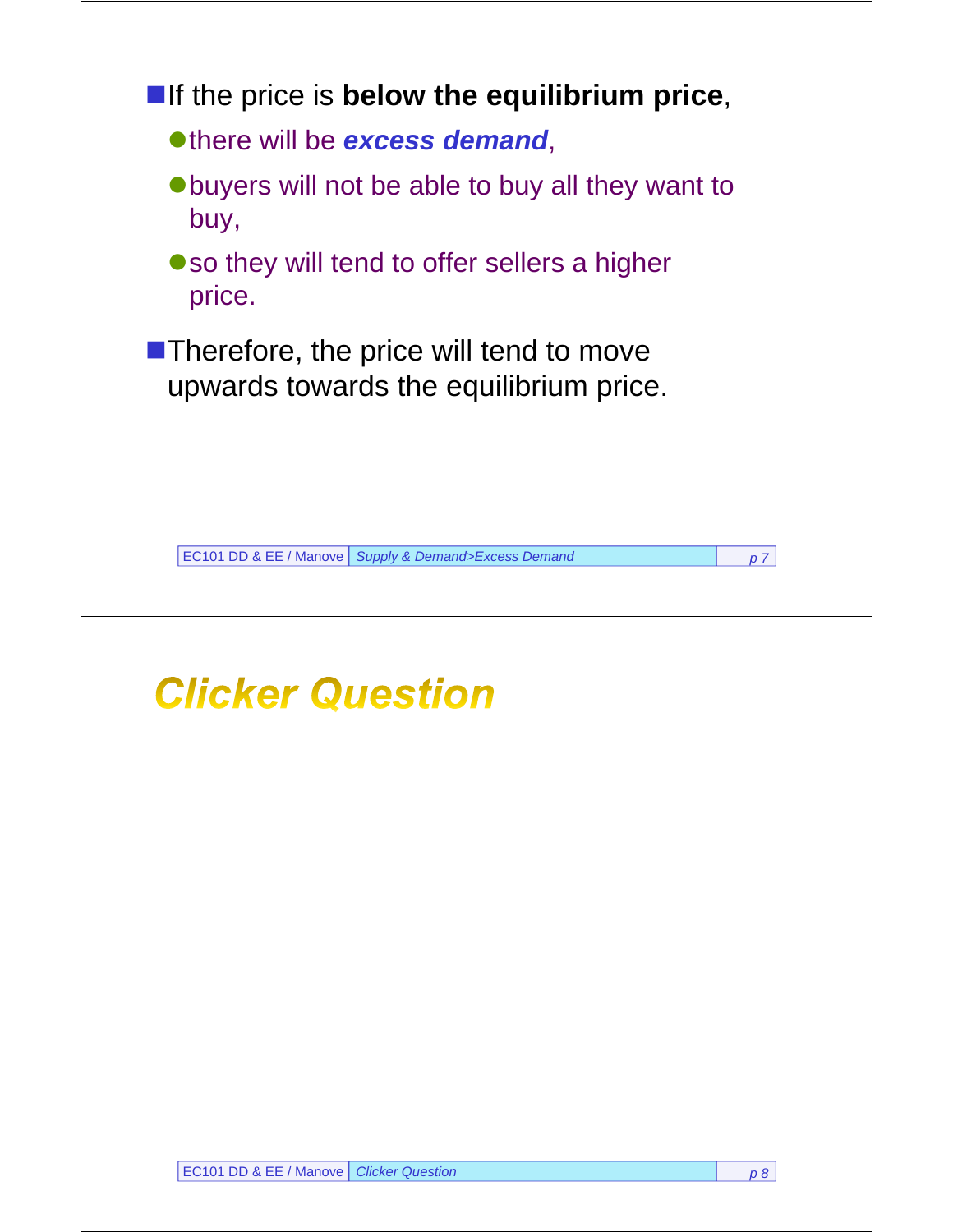### Movement Towards Equilibrium in the Market for Milk



#### The Effect of Price Changes



Likewise, if price changes, a seller will MOVE ALONG her original **supply curve**, because the same supply curve yields the quantity supplied at every reasonable price.

EC101 DD & EE / Manove *Supply & Demand>Price Changes p 10*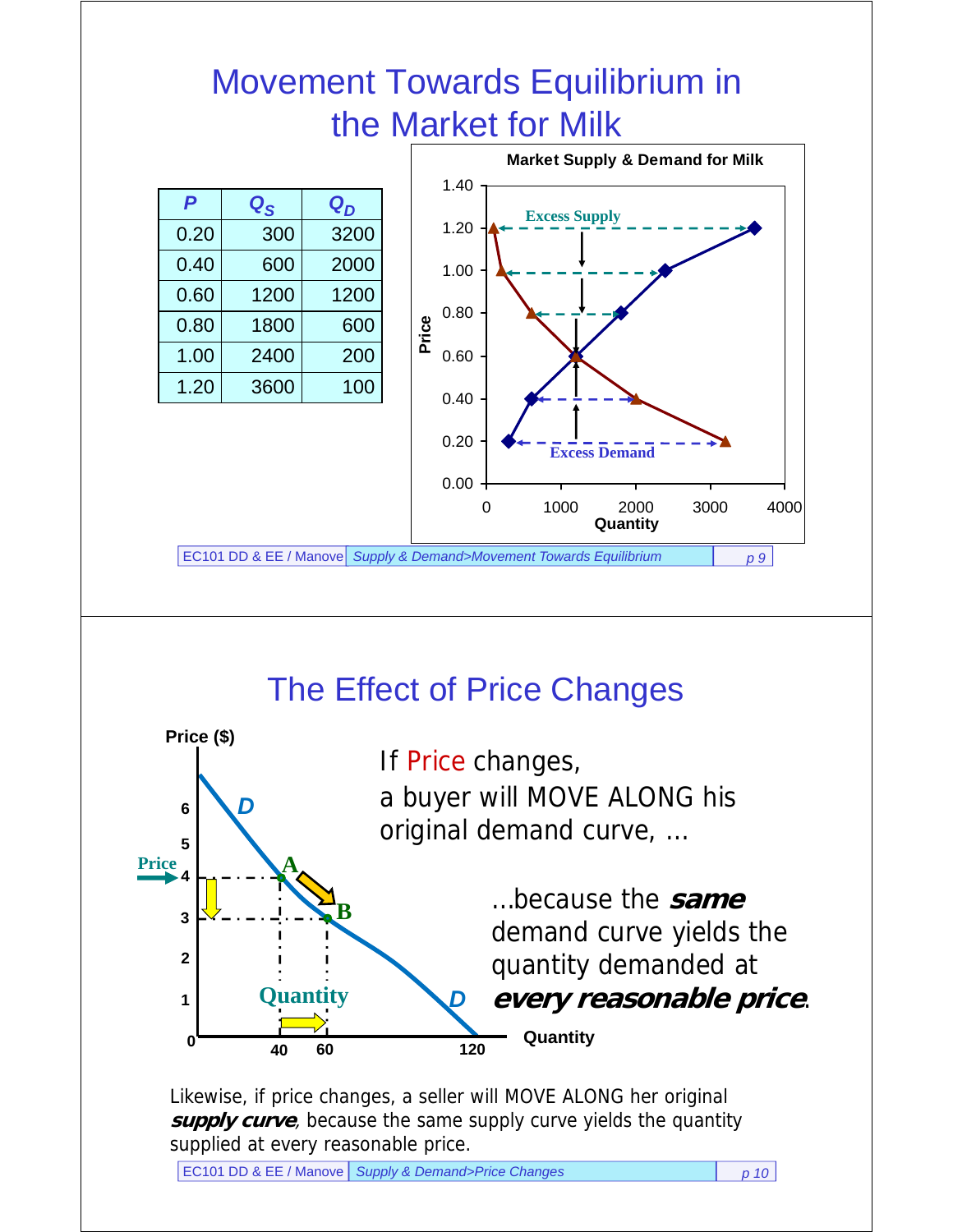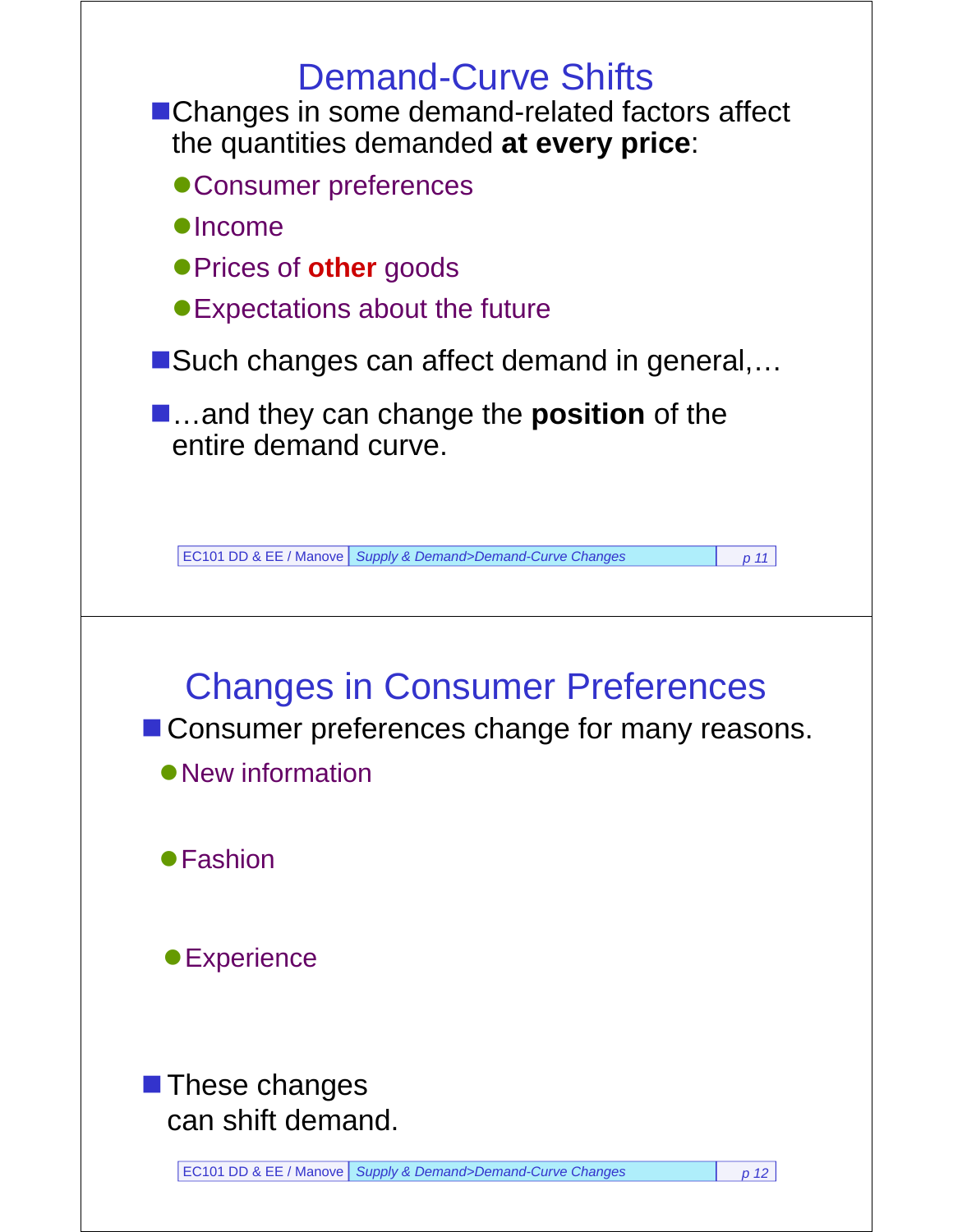### Example: Preference for Milk



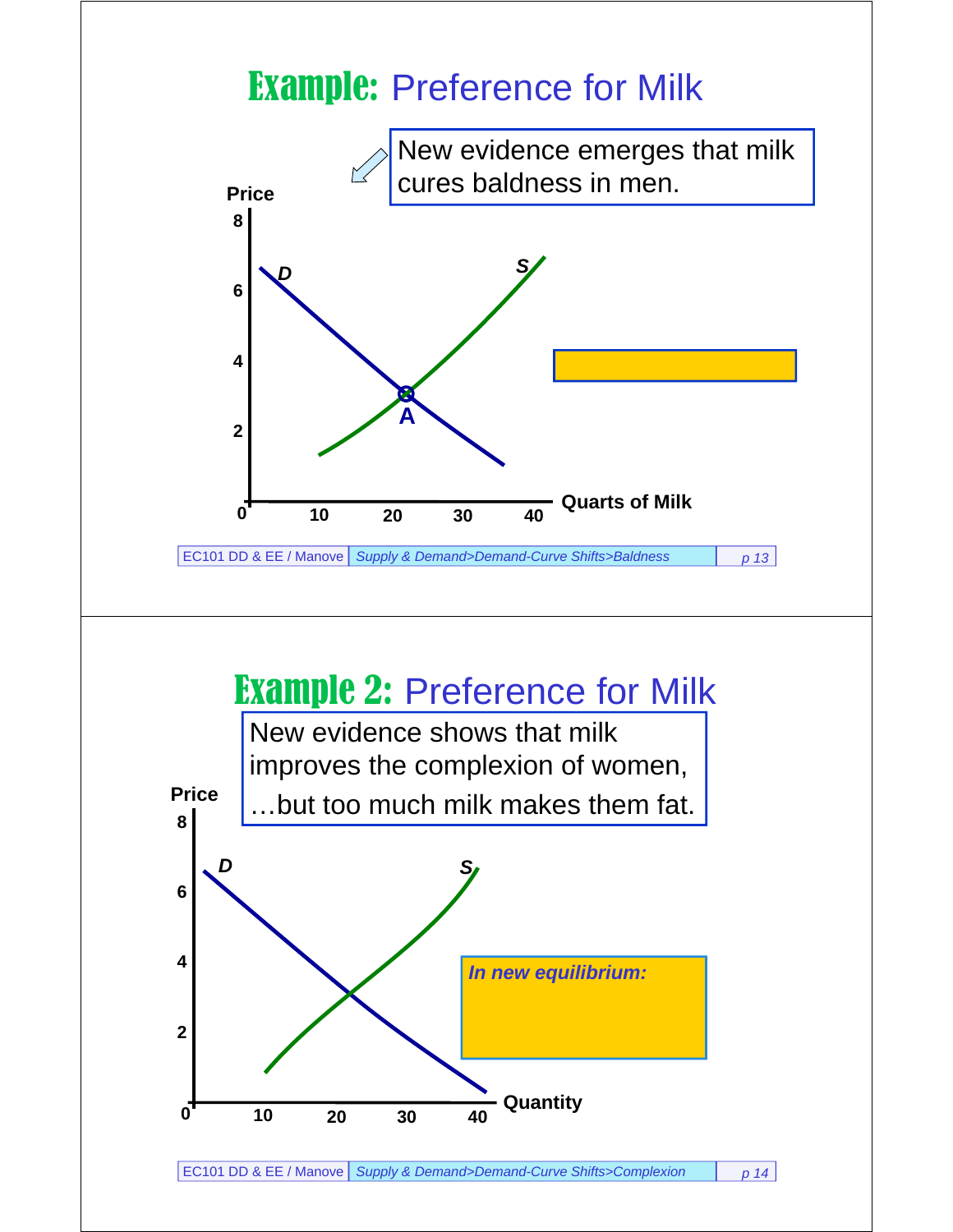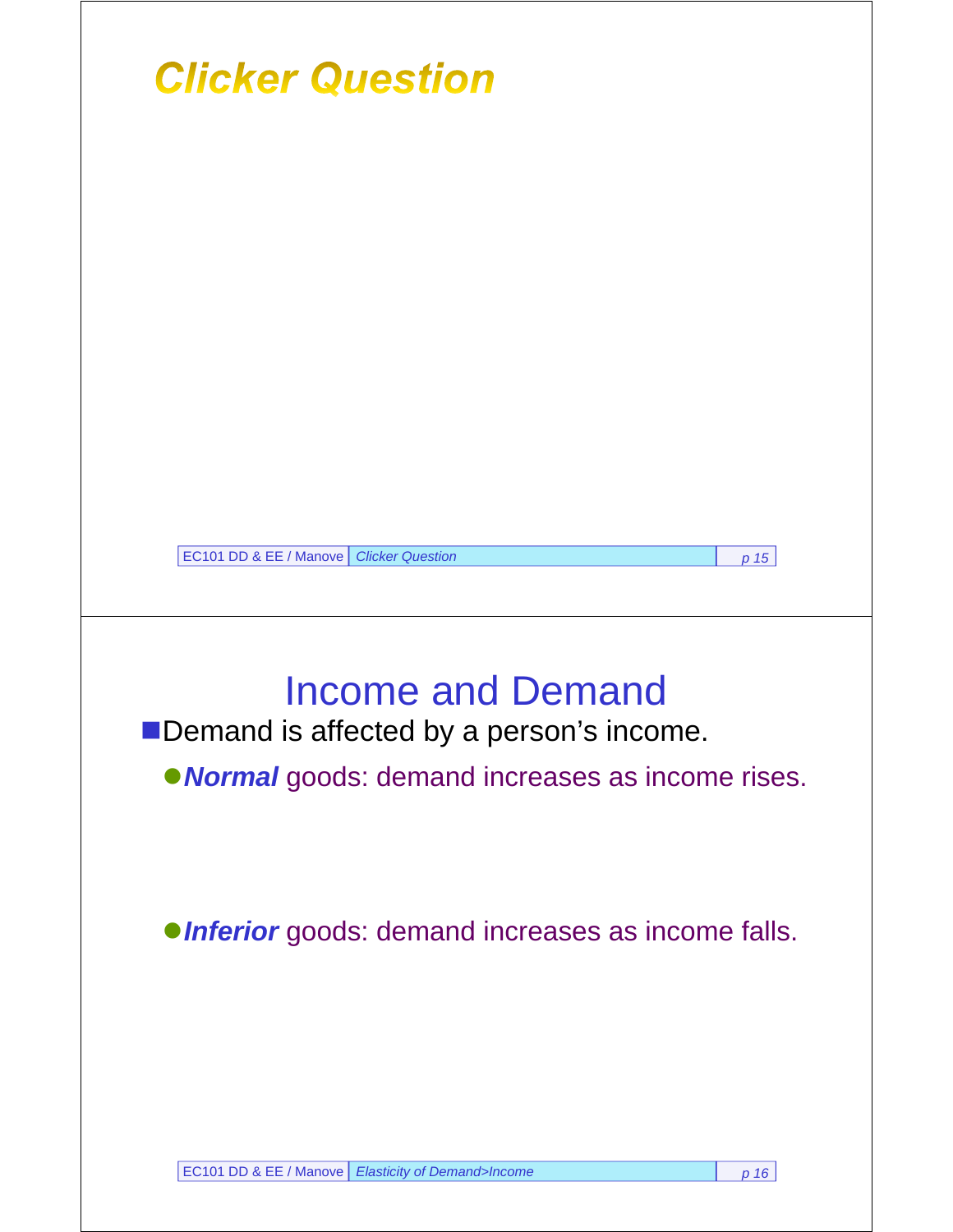

### **Substitutes**

**Two goods are substitutes if you can use one** of them instead of the other.

Demand for a good (chicken) *increases* when the price of a substitute (hamburger) rises, because…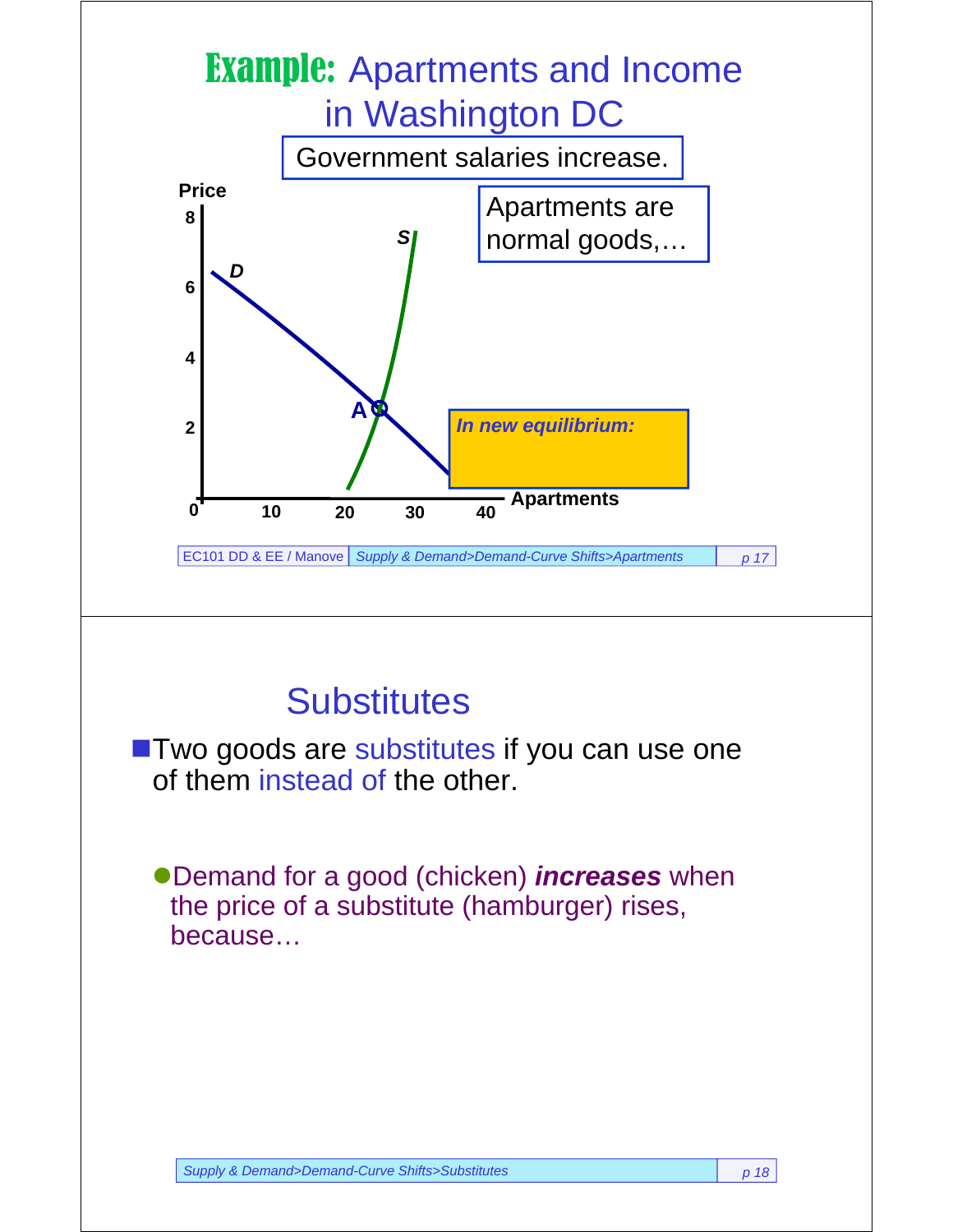### **Example: Car rentals and Airfares**



### **Complements**

**T** Two goods are complements if you normally use both of them together.

- Demand for a good *decreases* when the price of a complement rises,…
- because if the complement is too expensive, the first good is less useful.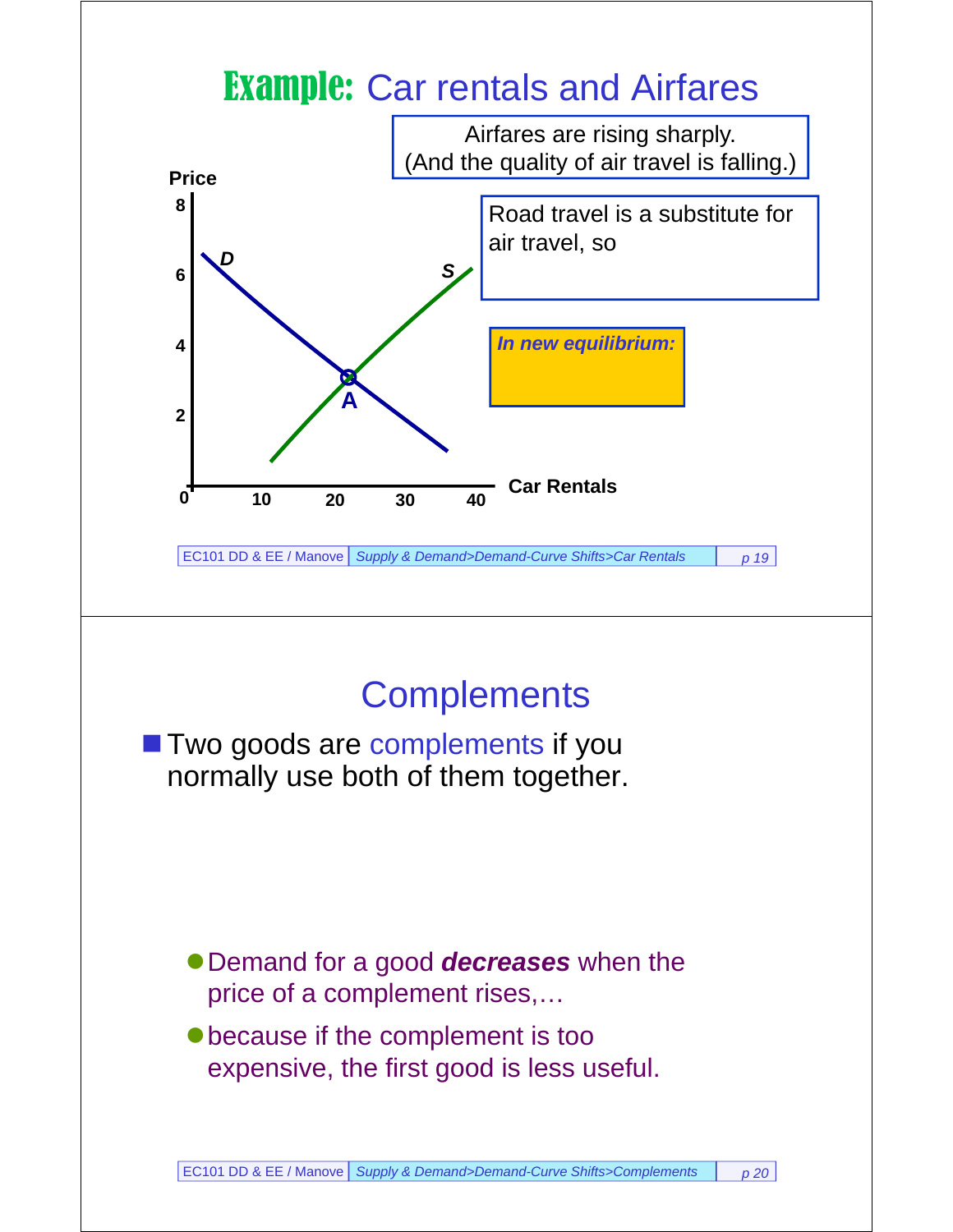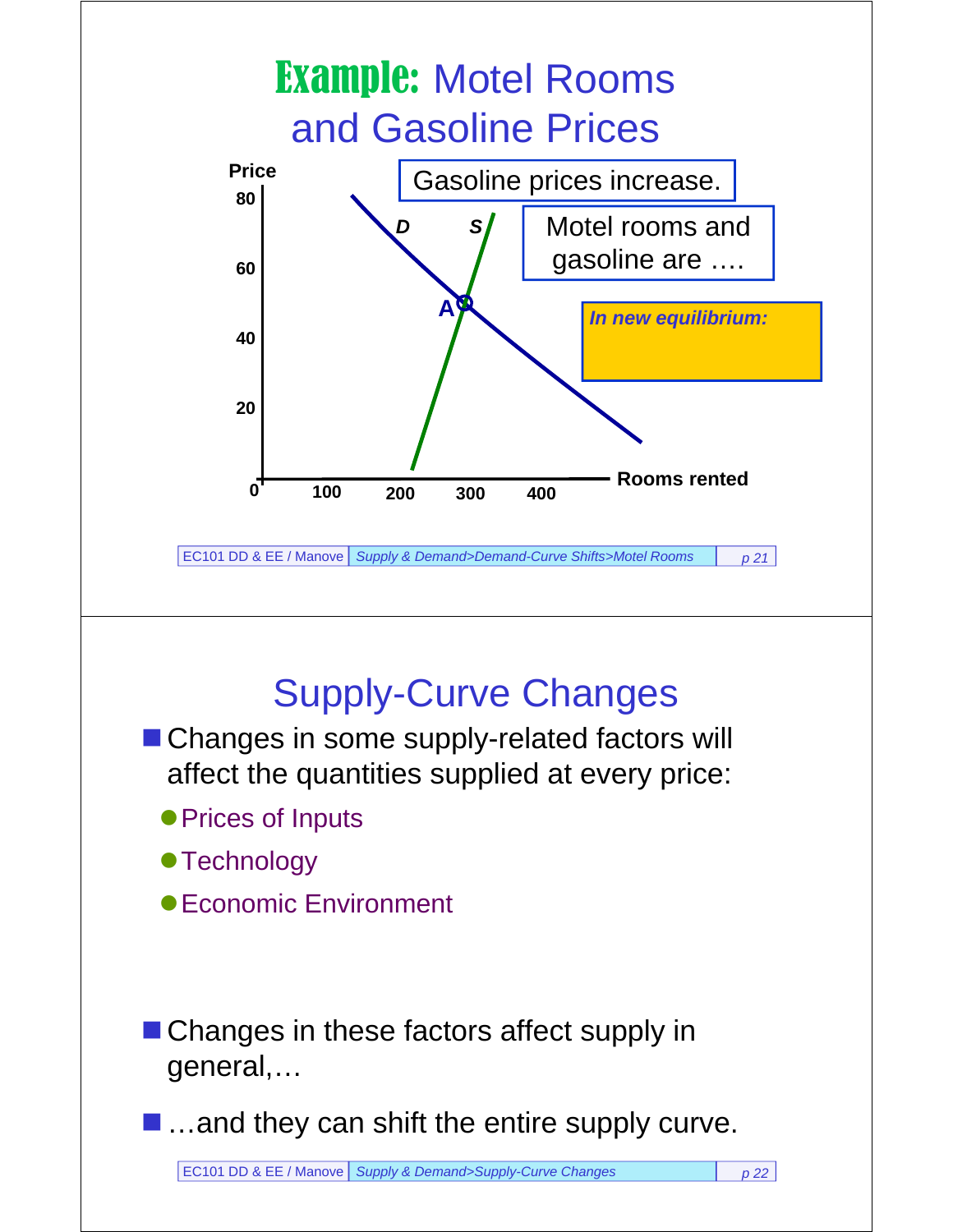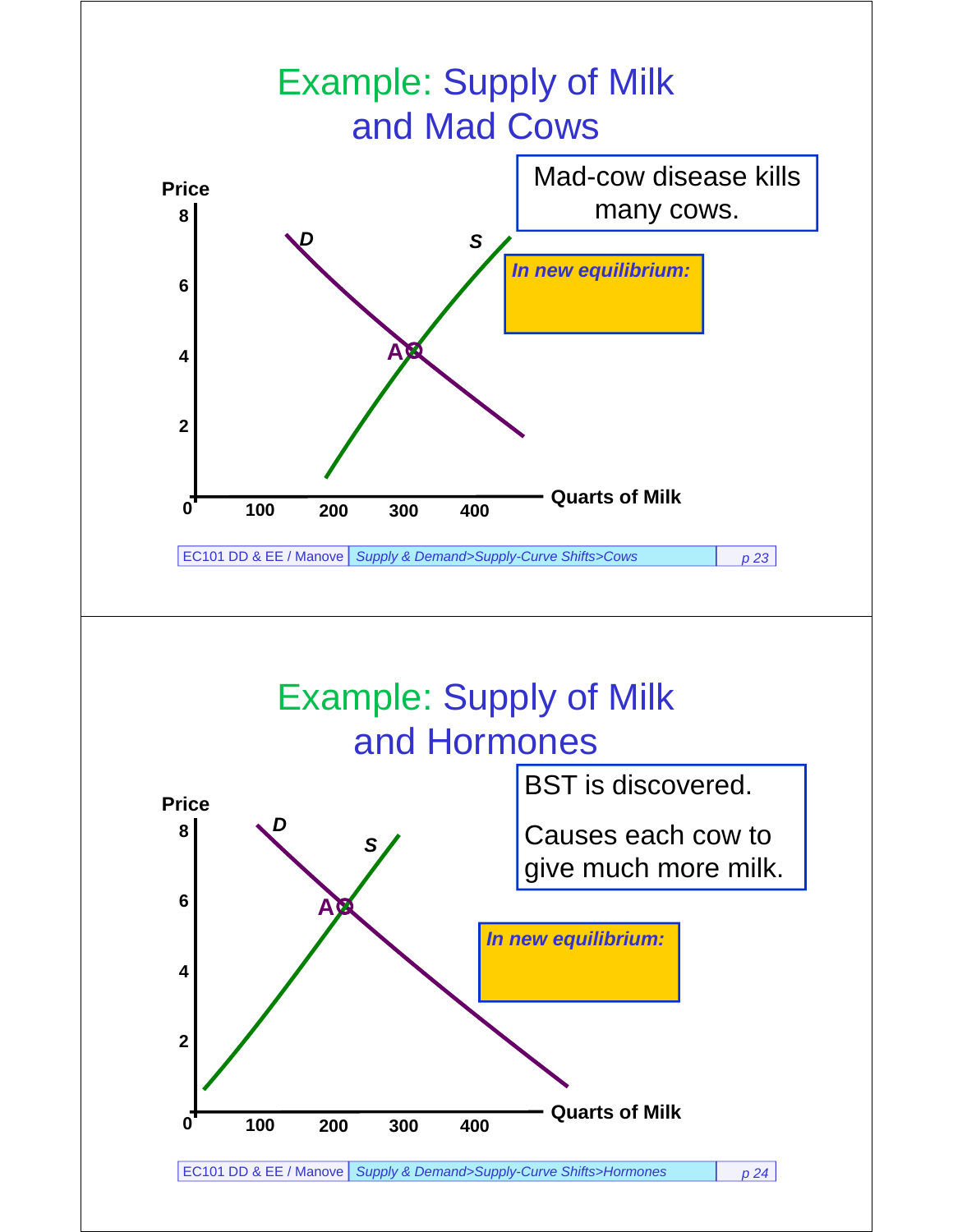

# **Clicker Question**